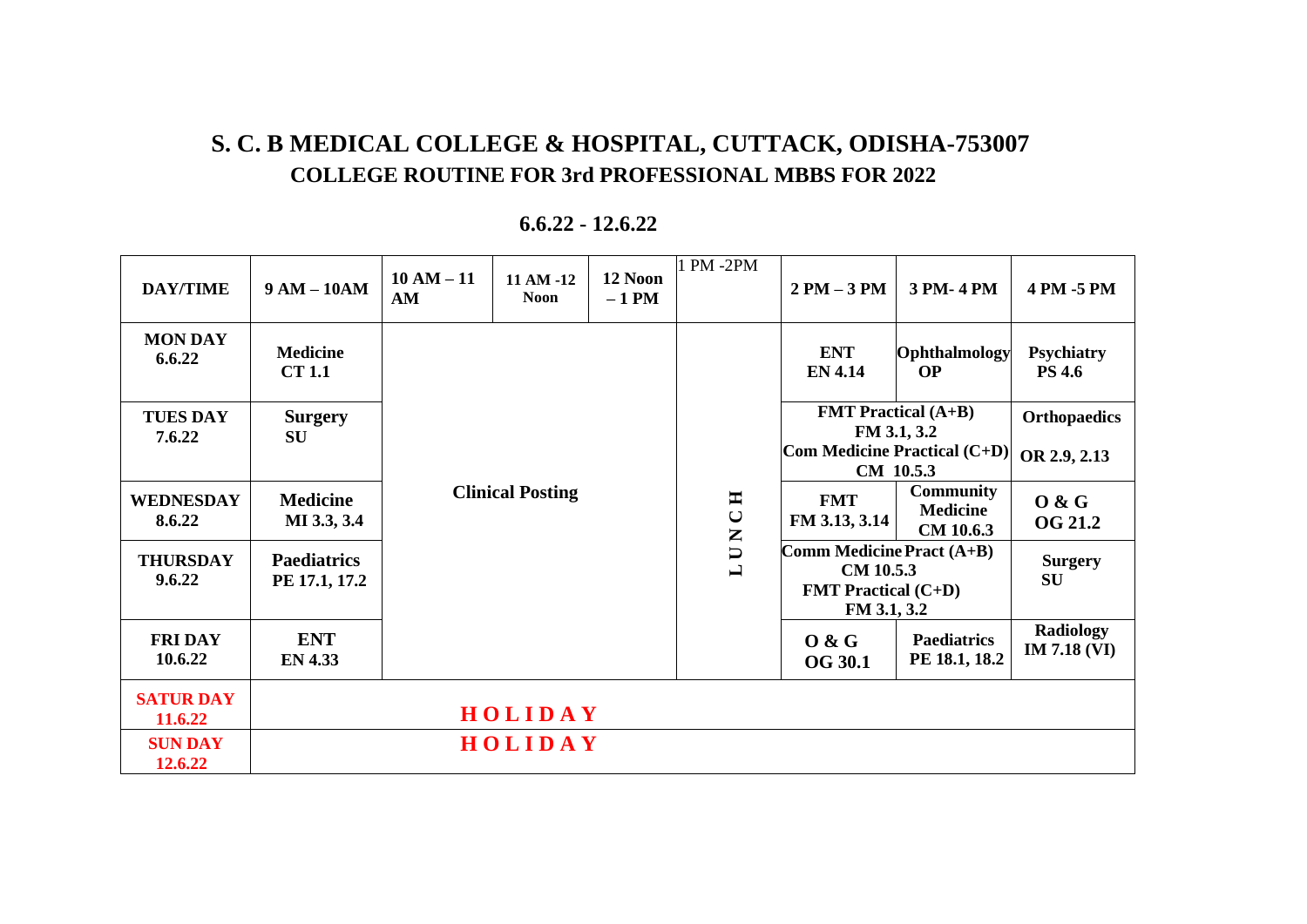# **S. C. B MEDICAL COLLEGE & HOSPITAL, CUTTACK, ODISHA-753007 COLLEGE ROUTINE FOR 3rd PROFESSIONAL MBBS FOR 2022**

| <b>DAY/TIME</b>             | $9 AM - 10AM$                             | $10 AM - 11$<br>AM | 11 AM -12<br><b>Noon</b> | 12 Noon<br>$-1$ PM | 1 PM -2PM                              | $2 PM - 3 PM$                                                                                                           | 3 PM-4 PM                                             | 4 PM -5 PM                                            |
|-----------------------------|-------------------------------------------|--------------------|--------------------------|--------------------|----------------------------------------|-------------------------------------------------------------------------------------------------------------------------|-------------------------------------------------------|-------------------------------------------------------|
| <b>MON DAY</b><br>13.6.22   | <b>Medicine</b><br><b>IM</b> 1.3          |                    |                          |                    |                                        | <b>ENT</b><br><b>EN 4.17</b>                                                                                            | Ophthalmology<br><b>OP</b>                            | <b>Psychiatry</b><br><b>PS 5.1</b>                    |
| <b>TUES DAY</b><br>14.6.22  |                                           |                    |                          |                    | CHC<br>U N<br>$\overline{\phantom{0}}$ | HOLIDAY                                                                                                                 |                                                       |                                                       |
| <b>WEDNESDAY</b><br>15.6.22 |                                           |                    | <b>Clinical Posting</b>  |                    |                                        | HOLIDAY                                                                                                                 |                                                       |                                                       |
| <b>THURSDAY</b><br>16.6.22  | <b>Paediatrics</b><br>PE 19.1, 19.2, 19.3 |                    |                          |                    |                                        | <b>Comm Medicine Pract <math>(A+B)</math></b><br>PE 19.2.4, 19.2.1, 19.2.2<br><b>FMT Practical (C+D)</b><br>FM 3.1, 3.2 |                                                       | <b>Surgery</b><br><b>SU</b>                           |
| <b>FRIDAY</b><br>17.6.22    | ENT<br><b>EN 4.36</b>                     |                    |                          |                    |                                        | 0 & G<br>OG 30.2                                                                                                        | <b>Paediatrics</b><br>PE 19.4, 19.5,<br>19.9          | <b>Radiology</b><br>RD 1.7(C)                         |
| <b>SATUR DAY</b><br>18.6.22 | Ophthalmology<br><b>OP</b>                |                    |                          |                    |                                        | <b>Dermatology</b><br>DR 1.1, 1.3                                                                                       | <b>Pulmonary</b><br><b>Medicine</b><br><b>CT 1.15</b> | <b>Community</b><br><b>Medicine</b><br><b>CM 10.8</b> |
| <b>SUN DAY</b><br>19.6.22   |                                           |                    | HOLIDAY                  |                    |                                        |                                                                                                                         |                                                       |                                                       |

#### **13.6.22 - 19.6.22**